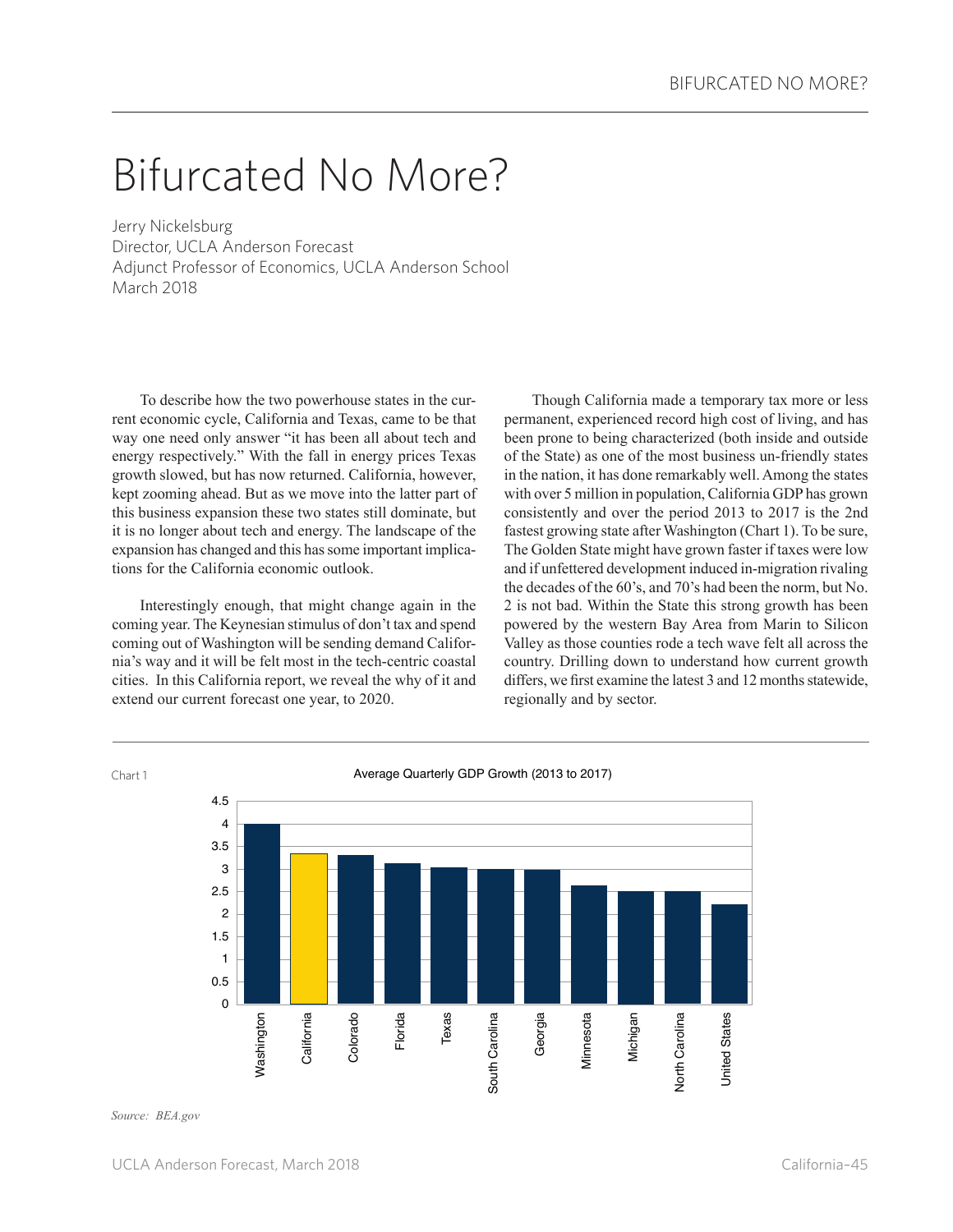## Employment Retrospective

California employment hit an all-time record high in January 2018. Non-Farm Payroll employment, which measures the number of jobs, is now over 16 million and it is 9.9 percent higher than its pre-recession peak. It is also 20.2 percent higher than at the depth of the recession. Total employment, which measures the number of people employed and includes farm workers and non-farm non-payroll sole proprietors is also at an all-time high at 9.0 percent above its previous peak and 16.3 percent above it recession low (Chart 2).

The important trend reversal can be seen in Silicon Valley, San Francisco and The North Bay. Earlier in the expansions they were growing much more rapidly than the U.S. and more rapidly than other parts of California. Now, on an annual basis, growth has slowed significantly. In San Francisco the high cost of housing and limited office space has undoubtedly taken its toll. This has also been the case in Silicon Valley, though to a lesser extent. In the North Bay it wasn't an economic event, but the tragic and devastating

wild fires that led to a setback in the latter part of the year (Chart 3 and Chart 4).

 In spite of this slowdown, California continued to lead the nation in job growth with the slack in net new jobs in the Bay Area in 2017 being taken up by The Inland Empire, San Joaquin Valley, and Sacramento and the Delta. Over the last three months of 2017, employment growth accelerated in most of the State, with Inland regions outpacing some of the heretofore faster growing tech dependent regions. This time each year, one has to view the numbers with some skepticism as they will all be revised, perhaps substantially, on March 7, the day of the Forecast release. The history of the annual benchmark suggests caution. However, the relative changes revealed by the data today ought not to change.

With other parts of California now leading the employment growth charge, we expect to see a change in the composition of new jobs. Though the expected changes in the mix of jobs is there in the most recent data, the sectors that are dominating suggest this might be short lived. First, the health care and social services sector and the leisure and



*Source: www.edd.ca.gov*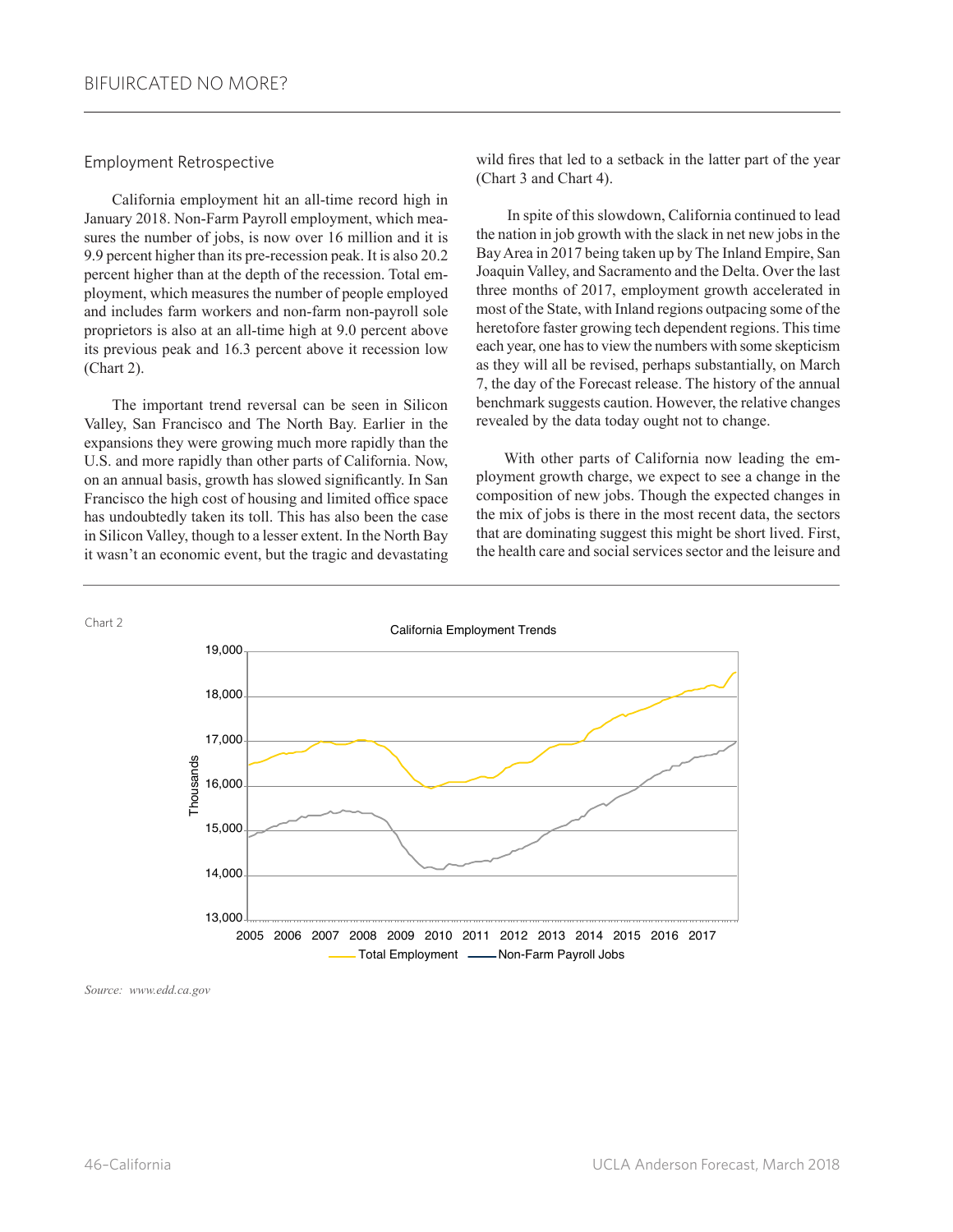

California Regional Job Gain (Dec. 2016 to Dec. 2017, SA)

*Source: www.edd.ca.gov*



Chart 4

Chart 3

*Source: www.edd.ca.gov*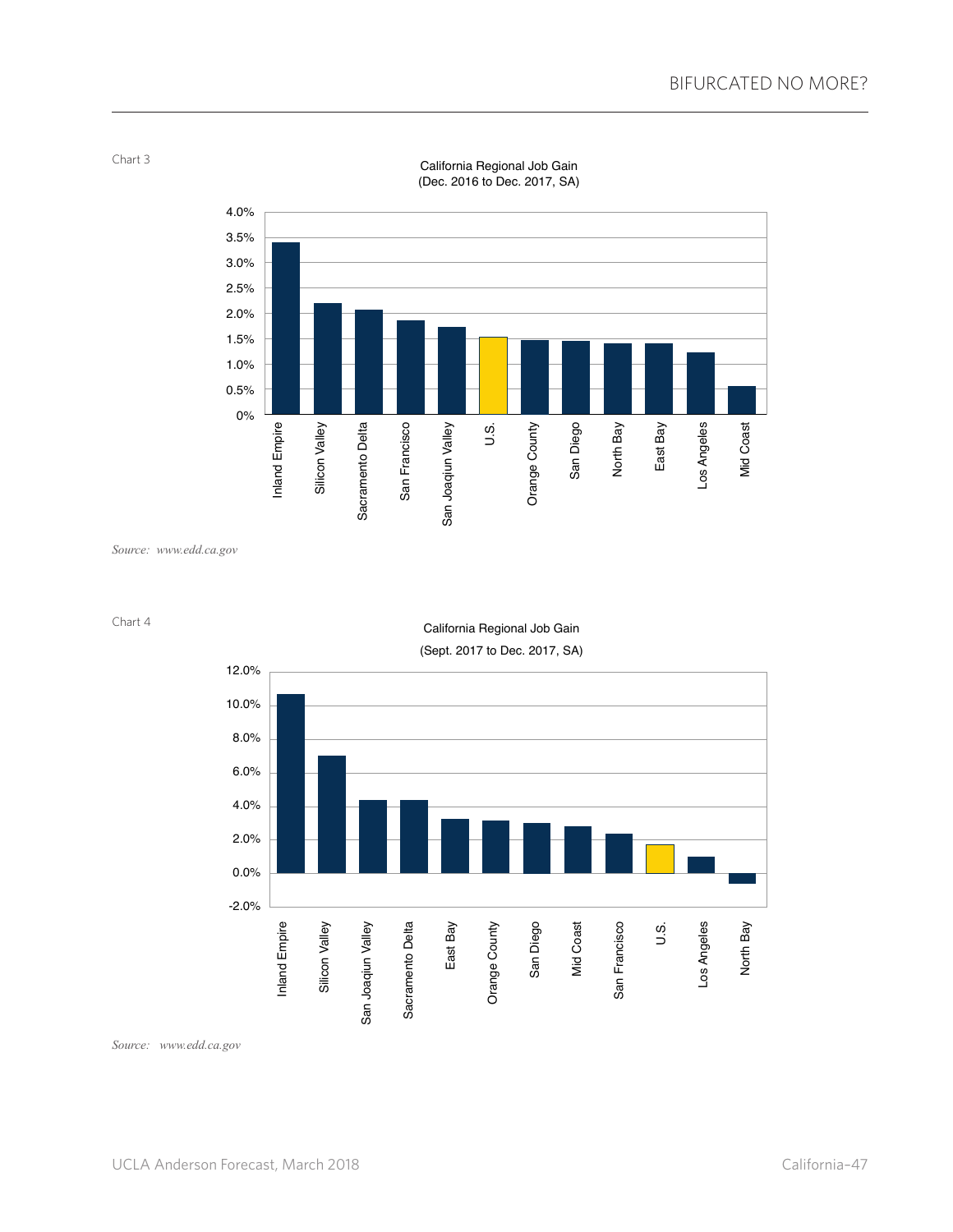hospitality sector continue to lead in the number of jobs added. These are driven by income growth, public health policy and demographics, all of which have been favorable to this point.

However, tech and administrative services which combined were a major contributor to job growth have now become only minor ones. Tech is defined as business, technical and scientific services and information. This has been an important source of wealth and income growth as well as employment. The administrative services sector includes consultants and temp workers. Temps are no longer being added in any significant numbers, further confirmation that job markets are tight and that potential employees can more easily sign on for payroll jobs with firms. In 2017 the number of consultants in California declined. This may also a sign of a tight job market with firms now investing in moving consultants and 1099 workers into payroll employees.

Replacing tech and consultants as a significant job creator is education. While more educators rather than fewer is clearly desirable as workforce development is one of the key issues of the 21st Century, one should be cautious about the implications for future growth. Non-education government was the fifth largest job generator in 2017. Of the top five sectors in job growth last year three, health care, education and non-education government, are now dependent on tax revenues. Given the nature of these sectors – not being driven by demand generated innovations nor the economist's perfect competition, one cannot expect California's growth to maintain the pace it has experienced earlier in the expansion absent a comeback of manufacturing or tech, or a significant acceleration of construction. Indeed, this is the expected in-fill as the California economy drives ahead at full employment.

But the expected might have changed at the beginning of this year. There is now a budget resolution calling for a significant increase in the purchase of sophisticated defense durable goods. That will increase the demand for manufacturing and engineering in Southern California and technological developments throughout the State. Accompanying this is a Keynesian tax bill designed to stimulate investment spending. New capital goods are going to be labor savings and will employ equipment and software, fields that California is disproportionately heavy in. To achieve this more labor will be needed and wages will have to increase to draw the labor in, either from the sidelines or from outside the State.

Chart 5



*Source: www.edd.ca.gov*